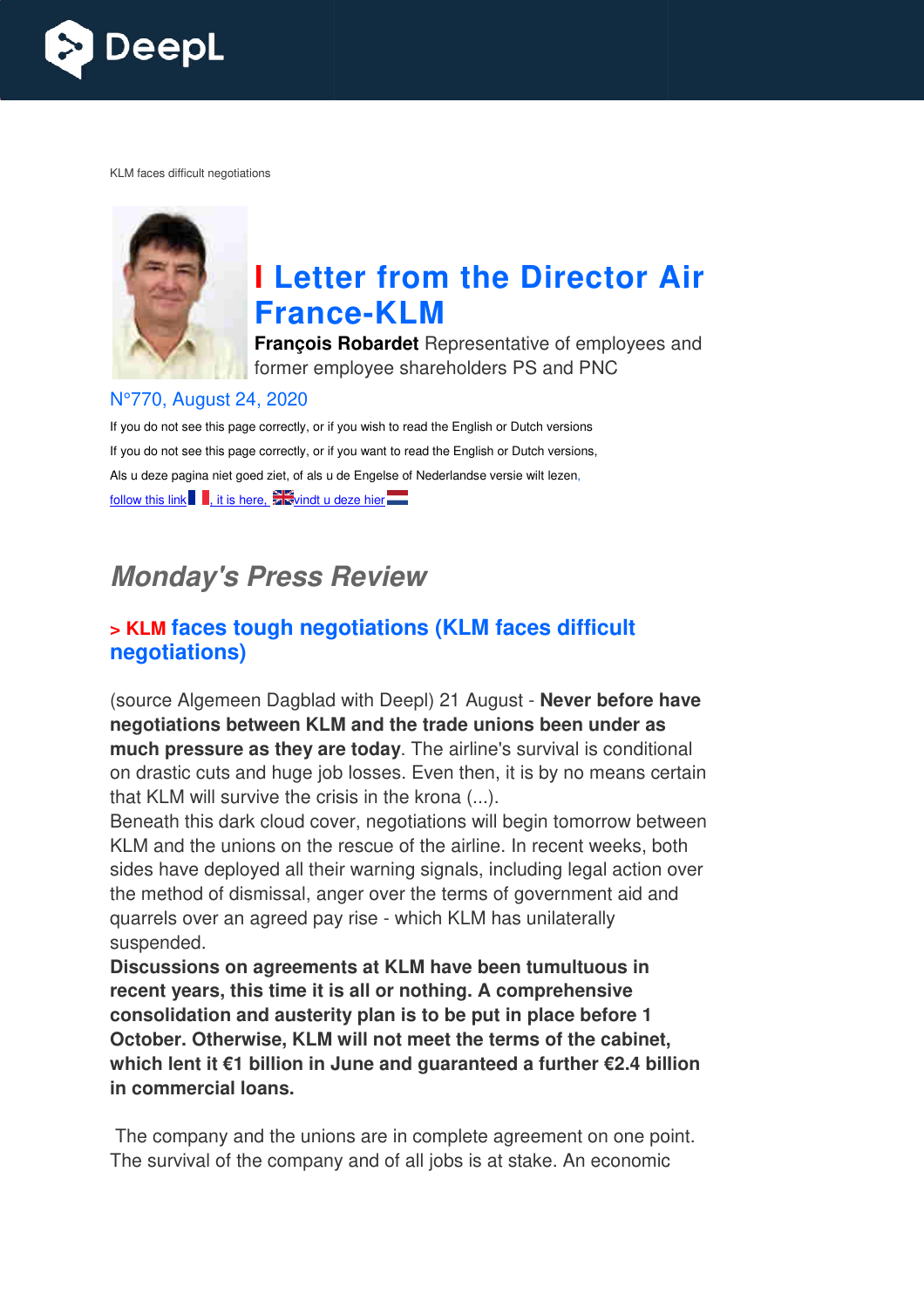study by SEO, affiliated to the University of Amsterdam, shows that this is not empty rhetoric. It describes how - and whether - Dutch aviation will recover from the krona crisis.

The current situation, in which travel restrictions are being lifted and then reimposed, seems to put aviation on the road to recovery in the first half of 2022. Thereafter, according to SEO, Schiphol will also grow to the 500,000 flights that were until recently the norm. A condition for such a recovery is that a vaccine against Covid-19 be found by the end of next year.

All this will be different with another Covid-19 outbreak. In that case, economists fear that KLM will have to reduce its network by at least half. Schiphol would thus serve "a few" intercontinental destinations. And in the event of new coronary heart attacks and mutations of the virus, the curtain will fall on KLM each time, leaving Schiphol with no more than a sixth of the 72 million passengers in 2019. All

 **eight KLM unions recognise that drastic measures are inevitable**. The majority, however, oppose what they see as a "government dictatorship". In order to comply with the rescue plan, KLM is required by the Cabinet to reduce costs by at least 15%, which stipulates that all wages above the modal value (EUR 36 500 gross) will be reduced. KLM adheres strictly to these conditions, despite a motion by the Lower House calling for the limit to be set at 1.5 times the modal value ('55 000). We have been informed of this by the government," says a spokesman for the airline. But this does not change the conditions set by the cabinet, she says. We will respect them until the government adapts them or settles for a different interpretation.

This is confirmed by the finance ministry. "It is very important for the company to reduce its costs," says a spokesman. "Unfortunately, it is inevitable that this will require a contribution from staff. Agreements have been reached between the ministry and the company, so the issues have been clarified. It's up to KLM, together with the unions and the works council, to put their hands and feet on it. We will then check whether the agreed conditions have been respected".

**My comment:** KLM is entering a delicate negotiation phase. This phase must be completed by 1 October, otherwise the Dutch company will not be able to benefit from government aid.

The Dutch government has made its aid conditional on the introduction of specific wage reduction measures, with wages above €36,500 per annum to be reduced by 15-20%. This is a form of diktat which the trade unions reject.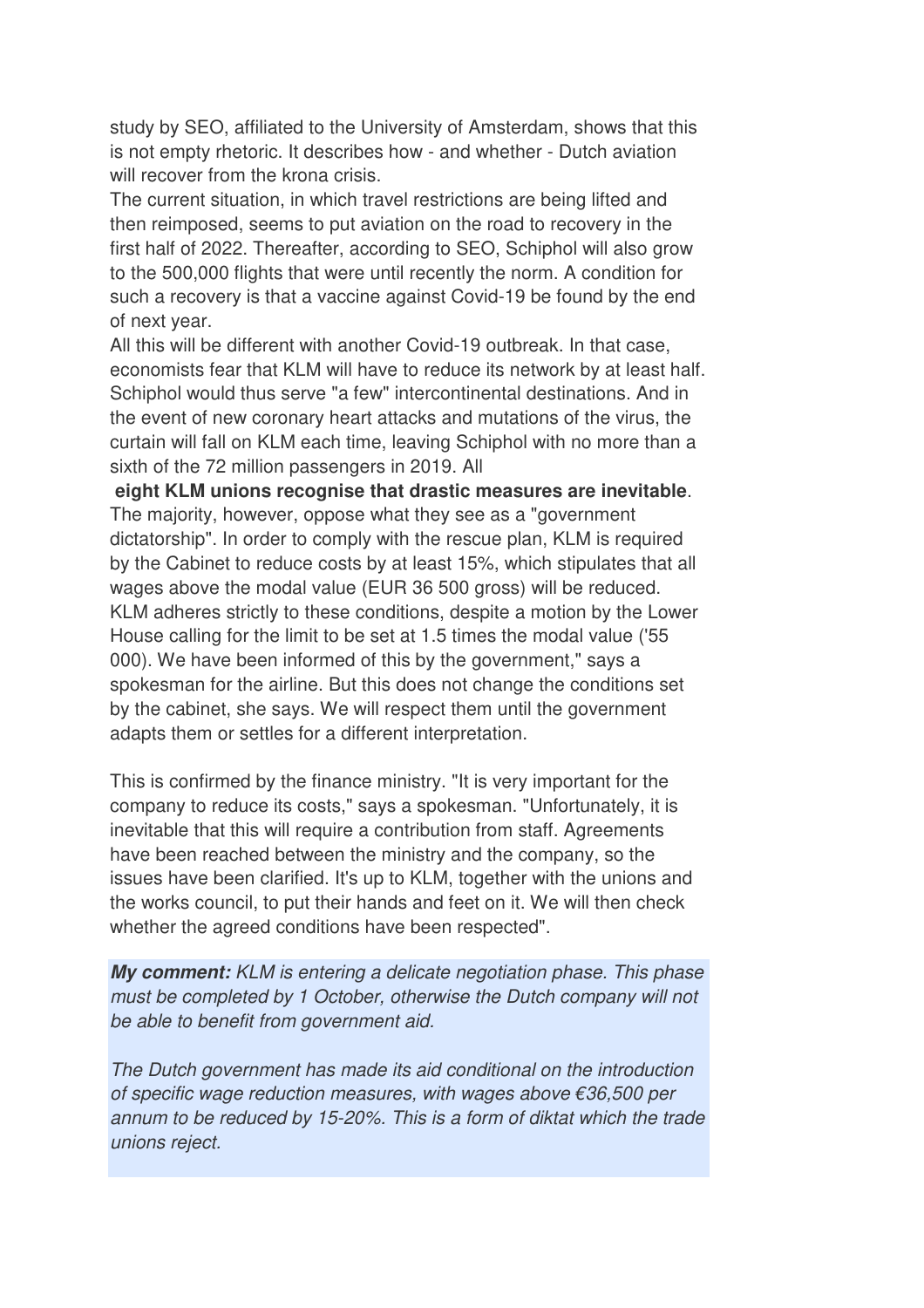Air France did not need to resort to this procedure: the remuneration of Air France cabin crew includes a variable part calculated in proportion to the number of flight hours actually flown. Air France pilots and cabin crew have thus seen their remuneration reduced by 15 to 40% since the start of the health crisis.

KLM has carried out staff reductions (as has Air France through collective bargaining agreements or voluntary redundancy plans).

## **> Air France leaves tomorrow for Beijing**

(source Air Journal) August 19 - As announced at the beginning of the month, **the French national airline's line between the two capitals** will not be frankly direct, but will be **operated on Thursdays from August 20, 2020.** A Boeing 777-300ER will take off from Paris-CDG at 9:40 p.m. and land the next day at 1:45 p.m. at Tianjin-Binhai airport, about 100 kilometers from the Chinese capital, then at Seoul-Incheon at 8:20 p.m. The return flight will leave South Korea on Friday at 22:00 and arrive at Beijing-Capital at 22:50, leaving on Saturday at 0:50 and landing at Roissy at 5:45.

This rotation is in addition to the two weekly flights offered by Air France between Paris-CDG and Shanghai-Pudong (also via Seoul), which at the beginning of July were the subject of a dispute over reciprocity; France thus becomes the first European Union country to have a direct flight from Beijing, the embassy in China recalled. On Tuesday, the latter specified that passengers "interested can directly contact the Air France call centre in China at 4008 808 808" to leave Beijing. Since late spring, other airlines have been authorized to resume direct flights between Europe and China: KLM, Lufthansa, Finnair, Swiss, British Airways, Virgin Atlantic Airways and Neos - as well as the main Chinese airlines, Air China, Capital Airlines, China Eastern, China Southern, Hainan Airlines, Juneyao Air and Xiamen Airlines.

**My comment:** Long-haul activity is resuming very slowly. Airlines are struggling to adjust their capacity, taking into account both health regulations and the lack of enthusiasm of passengers to get back on the plane.

## **> Air France: the Toulouse - Orly Shuttle is back**

### (source Air Journal) August 24 - **Toulouse** airport **has found this Monday the shuttle of the airline Air France to Paris-Orly,** in **addition to the flights to CDG.**

Since August 24, 2020, the French national airline has been offering up to 10 flights a day between its base at Paris-Orly and Toulouse-Blagnac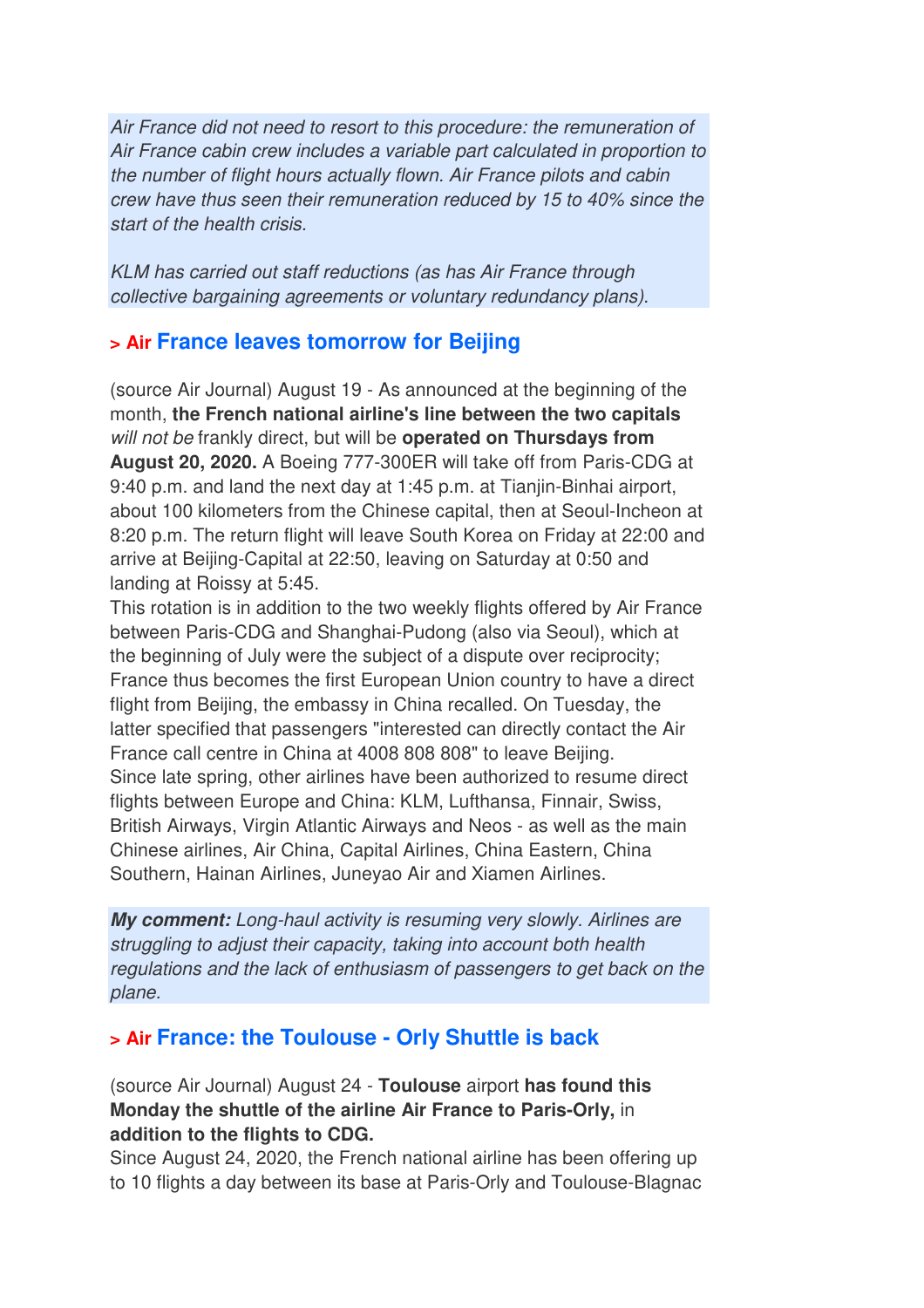airport, in addition to the six already operated to Roissy (...).

**In total, up to 16 flights will be operated every day between the Ville Rose and Paris,** providing connections throughout the Air France network. In a press release, it highlights the gradual revival of long-haul services at Orly: as from next Monday 31 August, connections to Cayenne (French Guiana), Fort-de-France (Martinique), Pointe-à-Pitre (Guadeloupe) and Saint-Denis de La Réunion will once again be operated (...).

**My comment:** Air France is relaunching its Orly-Toulouse and Orly-Marseille flights this week, hoping to fill its planes. In particular, the French airline will have to face competition from easyJet, already present on these routes.

### **> New Caledonia tries to save its two airlines**

(source La Tribune) 20 August - **For five months to the day, New Caledonia has been "under bell" in a way.** Scheduled international flights to and from the archipelago were suspended on 20 March and will remain suspended until at least 24 October. This measure "should enable New Caledonia to continue to control its borders in order to limit the risk of coronavirus introduction", explains the government of this French Pacific territory on its website. To date, 23 cases of Covid-19 contamination have been recorded in the archipelago since 18 March, none of them local. The last case dates back to 7 August. The fact remains that this virtual absence of flights has direct repercussions on New Caledonia's two airlines. Majority owned by the community, **Air Calédonie Internationale (ACI) and Air Calédonie (Aircal) have seen their passenger traffic fall by 91% and 40% respectively.** 

**"Saving measures to reduce the wage** bill **by 20%, without layoffs, are being implemented and are conditional on obtaining an EMP of**  4.8 billion CFP (**40 million euros)** that we have requested," Didier Tappero, **CEO of ACI, told the** press today. The company wants to postpone the reimbursement of airline tickets, bought before the crisis, by assets. The amount of the reimbursements has been estimated at 3 billion CFP. For its part, **Aircal has requested an EMP with a first tranche of** 500 million CFP (**4.1 million euros).** 

 Since the beginning of the crisis in mid-March, ACI has been recording monthly losses of CFP 570 million (4.7 million euros), whereas it now operates only three weekly flights to Tokyo (stopover for Paris), two to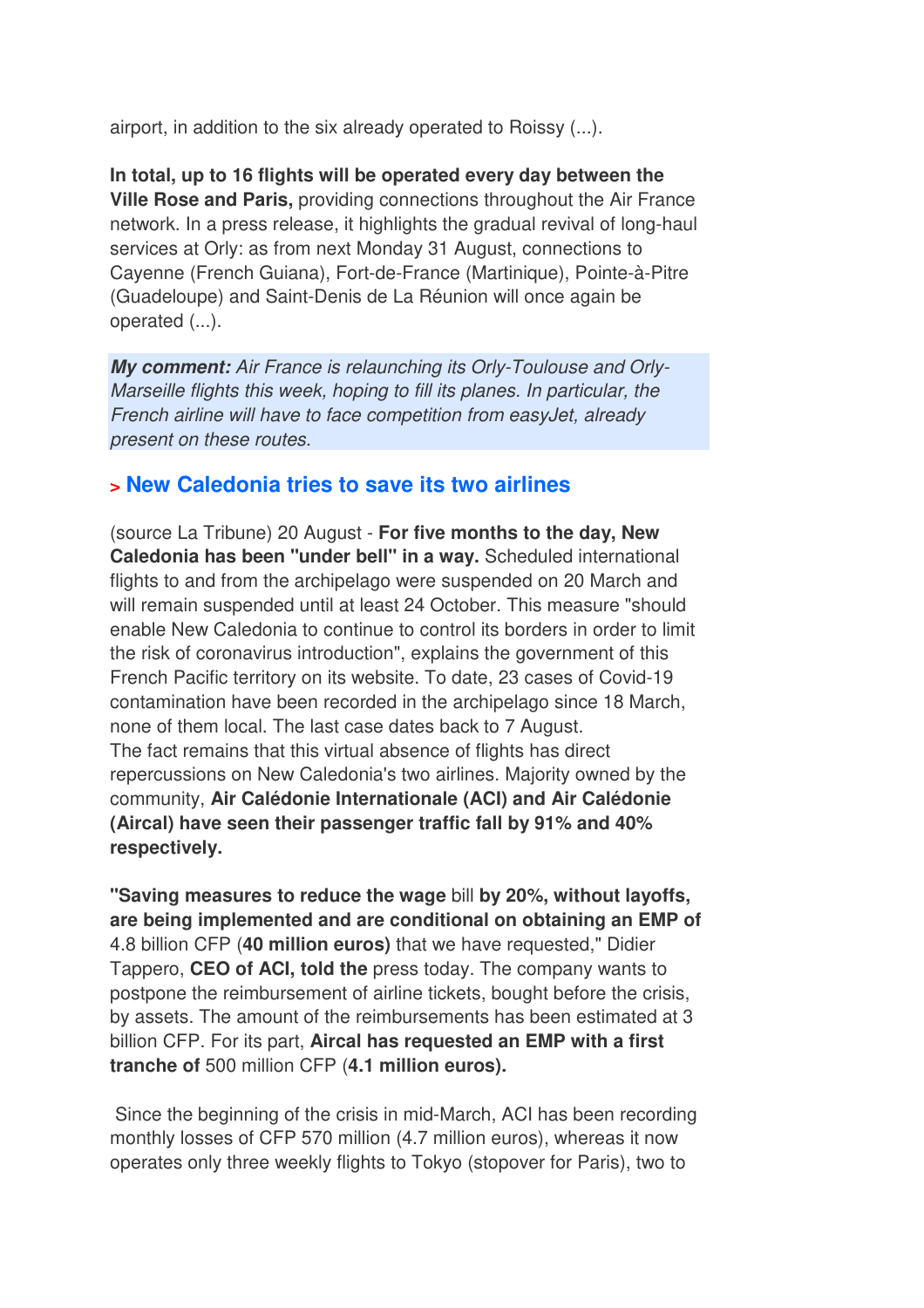Sydney and two to Wallis and Futuna, compared with 24 flights a week previously. Only one weekly flight from Noumea to Tokyo is open to passengers. As part of its fleet renewal, ACI has decided to defer the delivery of one Airbus A320neo from May to November 2020 and a second from February 2021 to September 2023.

As for Aircal, the domestic airline serving the Loyalty Islands in particular, it is forecasting a deficit of 1.2 billion Pacific francs (10 million euros) in 2020 and is counting on savings, fare increases and a public contribution to keep itself afloat. "The closure of the Caledonian borders and other countries in the region also makes it impossible to provide regulatory training for pilots, whose licences expire at the end of November, and to maintain one of our ATRs," said Samuel Hnepeune, CEO of Aircal. If no solution is found, the company could find itself in the position of having to cease its activity altogether, he warned.

**My comment:** When browsing social networks, the predominant feeling is that France would be the only country to impose constraints to limit the spread of the virus. This is not the case.

In all regions of the world, similar measures are being taken. Thailand, for example, restricts access to its territory to what is strictly necessary, imposes a prior test and a systematic quarantine.

## **> British Airways' radical methods of reducing its payroll**

(source La Tribune) 18 August - **British Airways is burning 20 million pounds a day (22 million euros)** and, in order to survive the unprecedented crisis affecting air transport and to return very quickly to the green with a level of profitability among the highest in the sector, as was the case before the Covid crisis, the British company is not going to beat about the bush.

**It has been hit harder than its European competitors because of its greater exposure to the North American market and business customers**, both of which are in total decline, **but also because of the severity of the quarantine measures** for passengers imposed by the British government, **British Airways, which has not received massive State aid, unlike Air France-KLM and Lufthansa, The company's cost structure, particularly its social costs, has been drastically and brutally cut to its usual size,** even if it means provoking protests from trade unions and **many Members of Parliament,** some of whom, notably those of the House of Commons Transport Committee, **did not hesitate in** June to **describe British Airways as a** "**national disgrace** for trying to take advantage of the pandemic to reduce the working conditions of its staff" (...)...).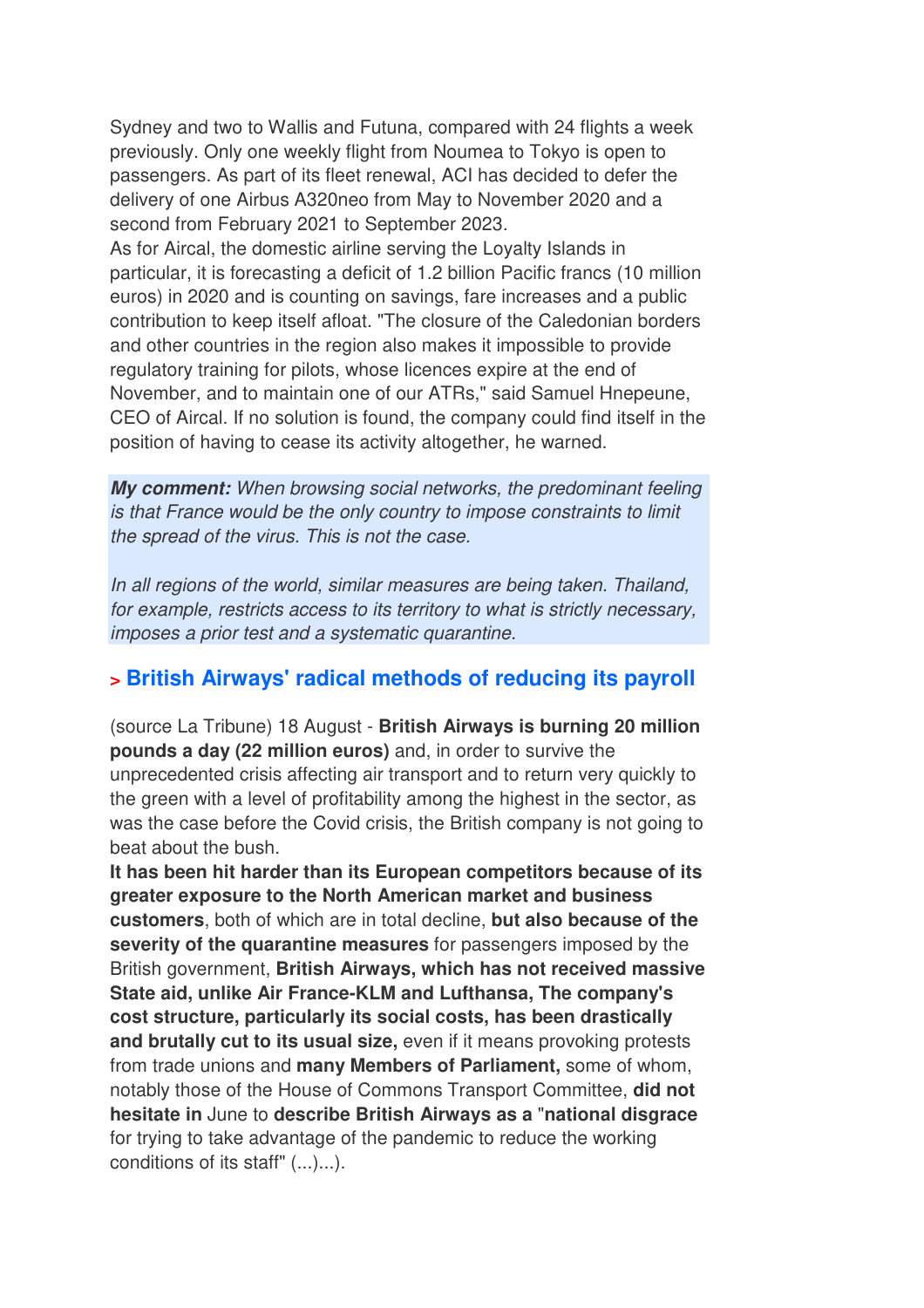After signing an agreement with the pilots at the beginning of August to limit redundancies to 270 (against 1275 initially planned), in exchange for a temporary 20% pay cut, the **management is now targeting ground staff and cabin crew** based in England, i.e. around 30,000 employees who will remain with the company once the 12,000 job cuts have been implemented. For the latter, **British Airways intends to change their contracts with lower terms for the majority of** them, even though the employer's contributions for retirement pensions will be increased by 11%. Known as "fire and rehire", this scheme, which is legal in Great Britain (but not in Ireland), is similar to a dismissal followed by re-employment under another contract with degraded conditions.

 For hostesses and stewards, this measure will put an end to the existence of three different contracts in favour of a single contract, sharply reducing the remuneration of the highest paid and improving in an unspecified way that of 40% of the NCPs already on low salaries, mainly those hired after 2011. For the latter, the difference in treatment with their colleagues is such that they never fly with their older colleagues in order to avoid tensions between NCPs. For the older ones, the drop in pay is brutal: -20% on the basic salary and a "considerable" reduction, according to one of them, of the allowances linked to the flights, such as the meal allowance (...).>

**The cabin crew** that the company had planned to retain **had until Monday lunchtime to say whether or not they would agree to stay with the company with a new contract**, supposed to start on November 1. If they refused, the employees had no alternative but to be laid off, even though the company did not want them to do so (...). Outraged, the Unite union does not have many cartridges. Given the extremely limited number of flights operated by British Airways (about 15% of its schedule) and passengers carried, a strike as envisaged by the union would not have much impact on management. It is therefore seeking to strike differently by demanding, together with many parliamentarians, that only "socially responsible" airlines be allowed to keep their precious take-off and landing slots.

**From an economic point of view alone, it is clear that if British Airways succeeds in its aims, the company will have a huge competitive advantage over other competitors, notably Air France,** which will cut fewer jobs (7,500) and does not for the moment intend to touch the working conditions and remuneration of the employees who will remain in the group.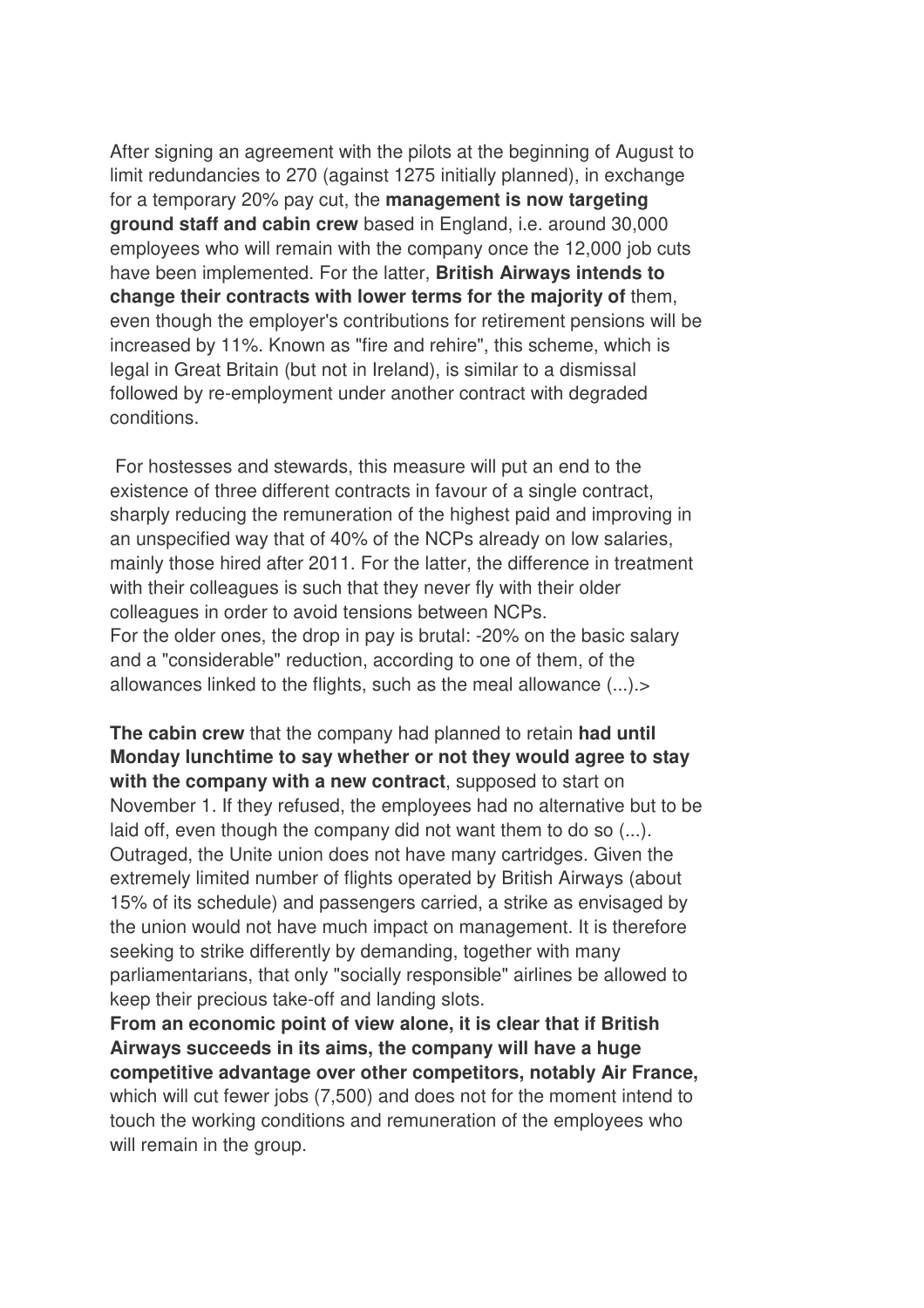**My comment:** Social rules are different in different countries. The measures envisaged by British Airways are a good example of what is prohibited in France: the unilateral decision by the employer to reduce wages.

Such a measure could be taken by U.S. companies that would be placed under Chapter 11 (bankruptcy protection law). The three major airlines (American Airlines, Delta Air Lines and United Airlines) have used it in the past.

### **> Lufthansa: NFCs approve lower revenues**

(source Air Journal) 18 August - While negotiations are at an impasse with ground staff, **the German national airline received good news from its cabin** crew on 17 August 2020: it should be able to save more than 500 million euros following the green light given by 87.9% of them to the new collective agreement. According to the UFO union, **this agreement** is an "important step" to help Lufthansa overcome the financial difficulties caused by the Covid-19 pandemic. Above all, it **avoids the elimination of 2600 positions out of 22,000, with cabin crew accepting in exchange a wage freeze, an increase in part-time work and the elimination of certain bonuses**. According to UFO, the maintenance of jobs is guaranteed until 2024.

However, the union points out that "important" details have yet to be finalised, and reserves the right to take "action" if necessary; Lufthansa, for its part, can cancel the agreement with two weeks' notice in the event of a "dramatic" deterioration in economic conditions.

The more than 500 million euros saved in this way represents about a quarter of the savings targeted by the Star Alliance airline, which still has to negotiate with the pilots and therefore the ground. Lufthansa has just revealed a historic loss in the second quarter. At the beginning of July, the group, which also owns Austrian Airlines, Brussels Airlines and Swiss International Air Lines, announced a major restructuring programme entitled ReNew, with the aim of "maintaining the group's global competitiveness and future viability": it involves the loss of 22,000 full-time jobs throughout the group (which on 30 June had 129,400 employees), and a reduction in the fleet "by at least 100 aircraft".

## **> No dry firing of pilots before April 2021 at Lufthansa**

(source AFP) 19 August - Lufthansa announced Wednesday that it has signed an agreement with its pilots to renounce all dry layoffs before April 2021 in return for reductions in salary costs in the face of the coronavirus pandemic.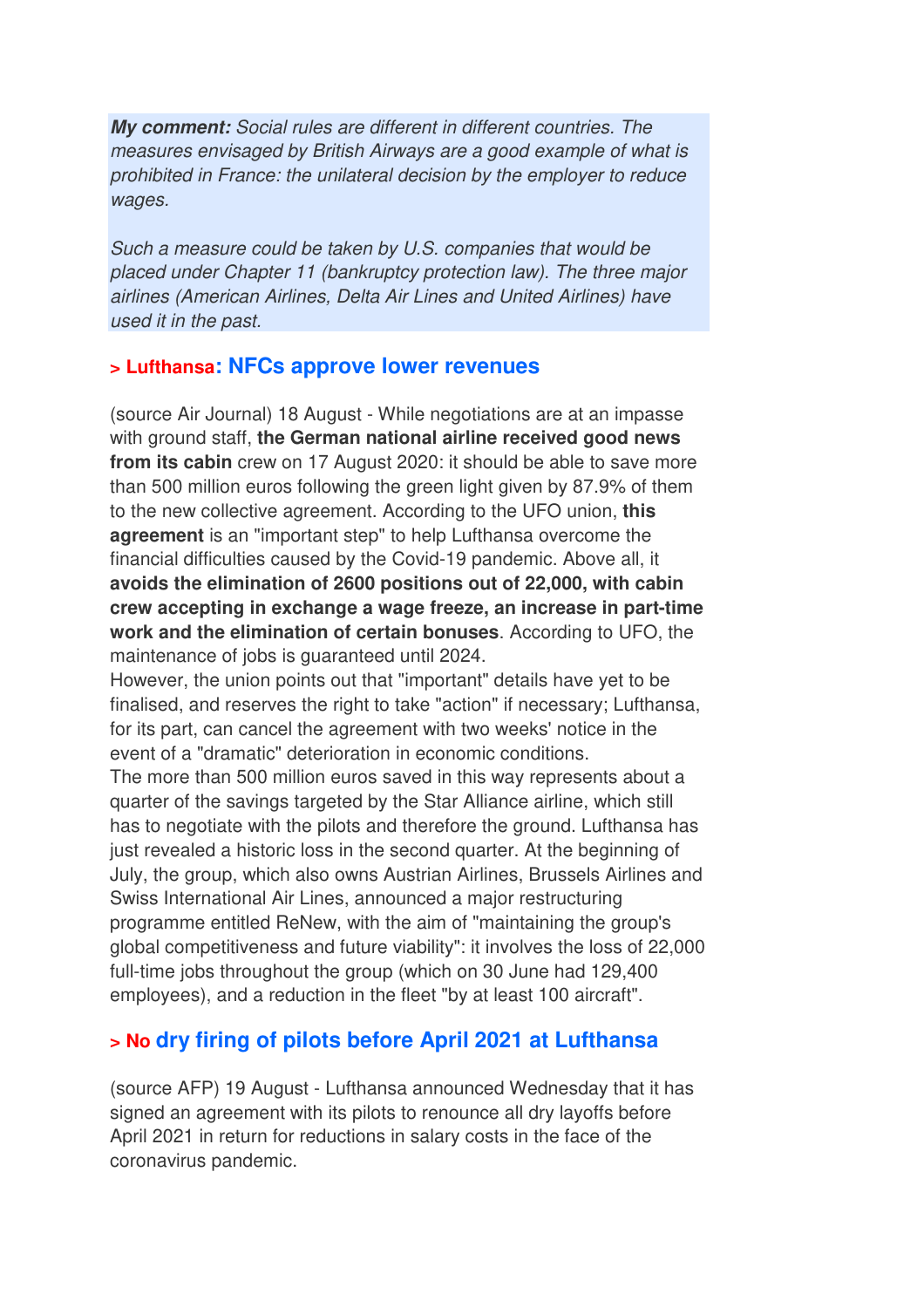"**Lufthansa has signed a short-term agreement with the pilots' union** Vereinigung Cockpit (VC) to put in place measures to manage the coronavirus crisis," the leading European airline group said in a statement.

**The plan, which is valid until the end of the year, provides for "dry layoffs [of pilots]" to be carried out "at the earliest in the second quarter of 2021**", i.e. at the beginning of April. In return, the pilots undertake to reduce certain income and bonuses. In addition, wage increases negotiated for 2020 will be postponed to 2021, the group adds.

**However, Lufthansa warned that "the number of dry layoffs can only be limited with a long-term agreement**". In particular, the group suggests measures to reduce working hours or wages, in exchange for jobs being kept (...).

The group was rescued from bankruptcy by the German state with  $\epsilon$ 9 billion in aid and a stake in its capital held by Berlin.

**My comment:** Lufthansa was one of the first European companies to receive direct aid from its government in early June. However, it took Lufthansa three months to reach an agreement with its cabin crew and then with its pilots.

### **> SAS Scandinavian: recapitalisation approved by Brussels**

(source Air Journal) 20 August - After Air France, KLM Royal Dutch Airlines and Lufthansa, the European Commission continues to use its "temporary framework" to accept state aid to airlines in order to provide them with "urgent cash support in the context" of the health crisis. **The green light given to SAS Scandinavian on 17 August 2020 is for a recapitalisation of** SEK 11 billion (**around €1 billion)**, itself part of a larger programme, which also foresees significant private investor participation "including the conversion of outstanding private debt into equity".

EC Executive Vice President Margrethe Vestager, in charge of competition policy, said in a statement: "SAS plays a key role for the connectivity and economy of the Scandinavian countries. Like many other companies active in the aerospace sector, SAS has been hit hard by the current crisis. **With this measure, Denmark and Sweden will contribute up to €1 billion to the recapitalisation of SAS and** help the airline to overcome the current crisis".

At the same time, the Commissioner continued, Member States "will be sufficiently remunerated for the risks borne by taxpayers and the support will be subject to conditions to limit distortions of competition. I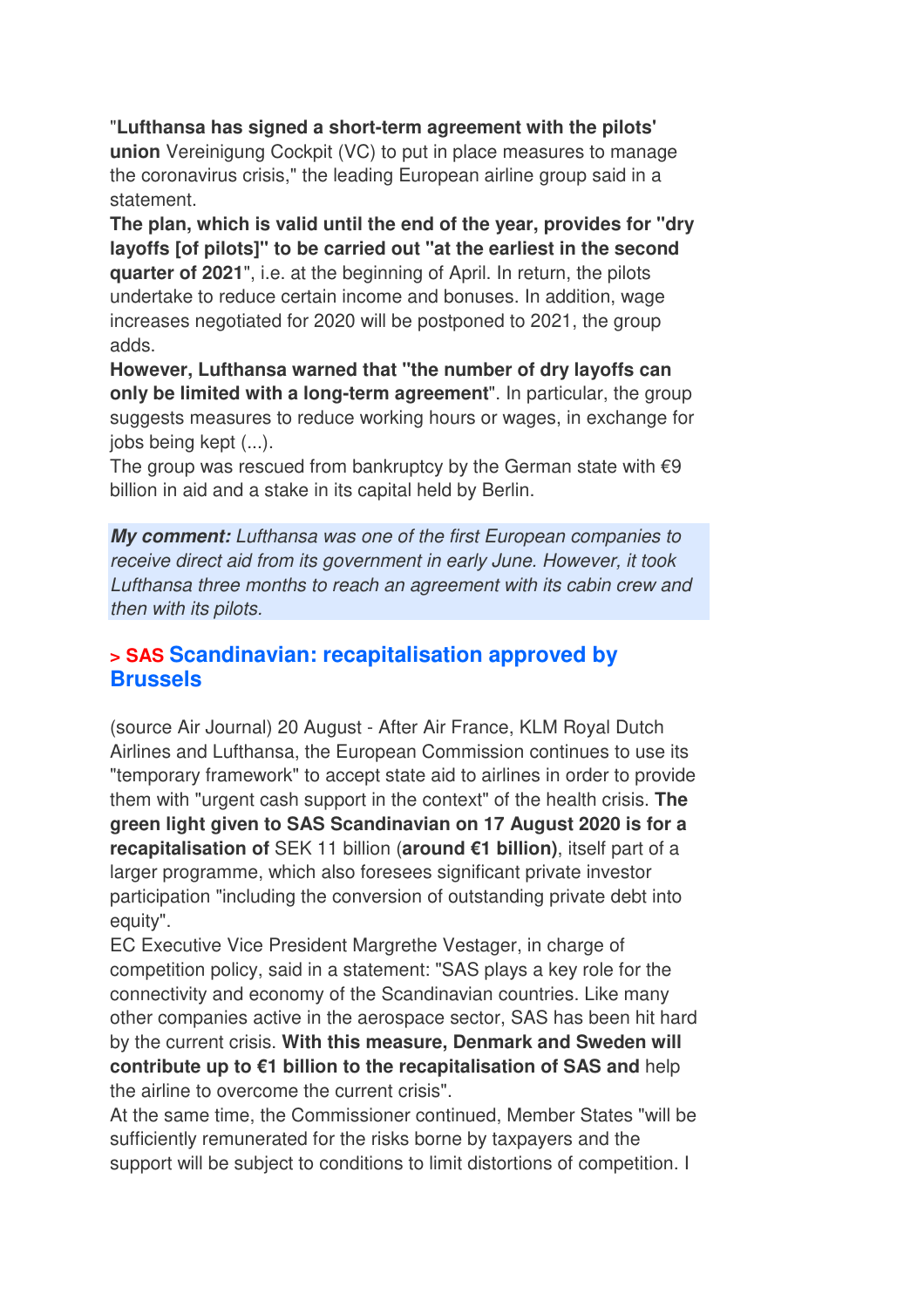welcome the participation of private investors in the plan, as it limits the need for state aid, while contributing to the recovery of companies affected by the coronavirus epidemic".

## **> Sweden rejects credit guarantee for Norwegian Air Shuttle**

(source AFP) 18 August - **Sweden on Tuesday rejected a request for a credit guarantee from low-cost airline Norwegian Air Shuttle, which is** in financial difficulty, as part of a rescue programme for airlines hard hit by Covid-19.

The Swedish Debt Institute (Riksgälden) considers "that at 31 December 2019, **there was a very high risk that Norwegian would not** be able to **meet its financial commitments** and that at that time the company would not be deemed capable of managing additional debt".

Riksgälden also stated in a statement that a state credit guarantee 'can only be granted to airlines whose financial viability has been assessed on 31 December 2019'. No official amount had been decided before this decision, a spokeswoman for the institute told AFP (...).

**My comment:** Sweden has chosen to support SAS Scandinavian but not Norwegian Air Shuttle. The future of the Norwegian low-cost airline is getting darker.

## **> Health uncertainties break the recovery of air traffic in Europe**

(source Les Échos) August 19 - It's a relapse! **While air traffic had returned to an upward trajectory, the decision by the United Kingdom and other States to impose quarantines on travellers coming from high-risk areas has dashed the hopes of European airlines for a recovery**. For the first time since the lifting of the restrictions at the end of May, airline seat supply fell slightly, by 0.2% this week compared to the previous week, according to figures from OAG, the British specialist in flight schedule collection. This came at a time when the total number of seats offered for sale had just returned above the 50% threshold of the 2019 level.

**The decline in supply is most noticeable in North America and Asia, but it does not spare Europe,** which had made a strong recovery. As soon as the British decision was announced, the most proactive of them all, **Ryanair announced a 20% reduction in its offer in September and October**, to adapt to the drop in bookings. On Monday, its competitor **EasyJet confirmed the closure of three of its**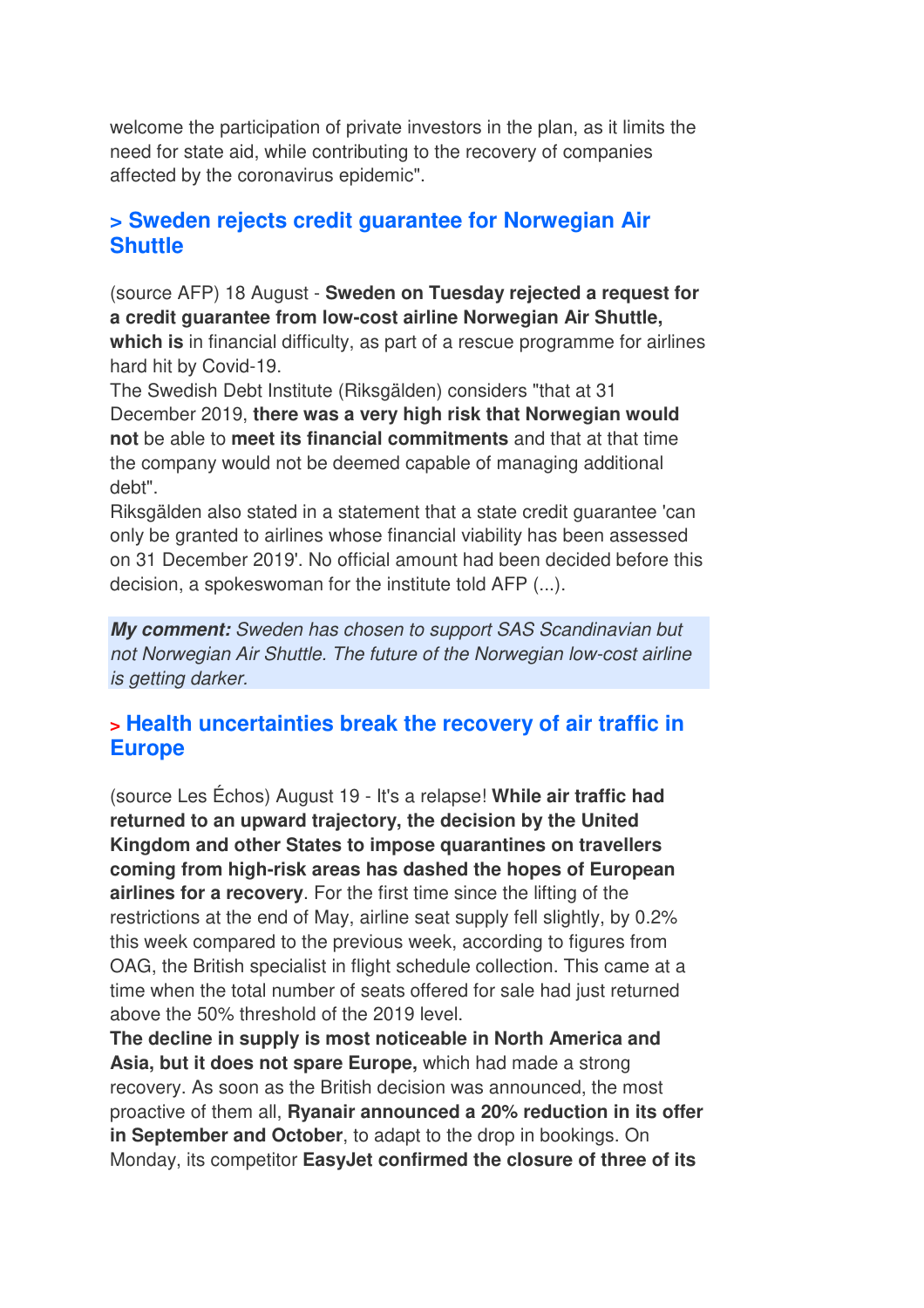**11 bases in the United Kingdom** (London-Stansted, London-Southend and Newcastle). Both have also seen an increase in flight cancellations  $(\ldots).$ 

While Air France - which has not published traffic figures since April had planned to bring 35% of its flight schedule back online in July and 40% in August, traffic at Paris-CDG in July was still 76.7% lower than in July 2019, which says a lot about aircraft load factors.

The same gap exists for regional airports. On average, traffic at French airports was still 70% lower in July compared to July 2019, which represents about 20 million fewer passengers," said Thomas Juin, president of the Union of French Airports. Flights have resumed, thanks to the efforts of the airlines, but the load factors were rather between 40% and 50%, against more than 80% usually at this time of the year  $(\ldots).$ 

Faced with this situation, **air transport representatives now expect governments to provide stable rules to deal with a lasting** 

**epidemic**. We are clearly in a worst-case scenario: a continuing health crisis," says Thomas Juin. So there is no longer any question of waiting for the epidemic to disappear; we must organise ourselves to continue to operate with the Covid.

"Following the example of the Association of International Airports (ACI) and the Association of International Airlines (IATA), **the president of the Union of French Airports advocates in particular for predeparture screening tests for passengers coming from high-risk areas**. **"This will make it possible to avoid quarantines that would bring air traffic to a complete halt," he said.** 

 But, here again, there is no question of waiting for a possible harmonisation of rules at a global level. There is an urgency," insists Thomas Juin. France must take the lead by signing bilateral agreements with our main partners, in order to define precise operating procedures, such as the use of tests, in the event of difficulties. Otherwise, air transport will not be able to rebuild itself. »

**My comment:** Airlines, like all activities that bring individuals into close contact, are faced with an impossible equation: in the absence of treatment or vaccine, how can we restart activity without relaunching the epidemic?

## **> Coronavirus: Airbus and Boeing, a crisis-proof duopoly**

(source Les Echos) August 20 - **Which of Airbus or Boeing will be the first to emerge from the crisis? For the time being, its impact is more or less the same for Europeans and Americans**. Both aircraft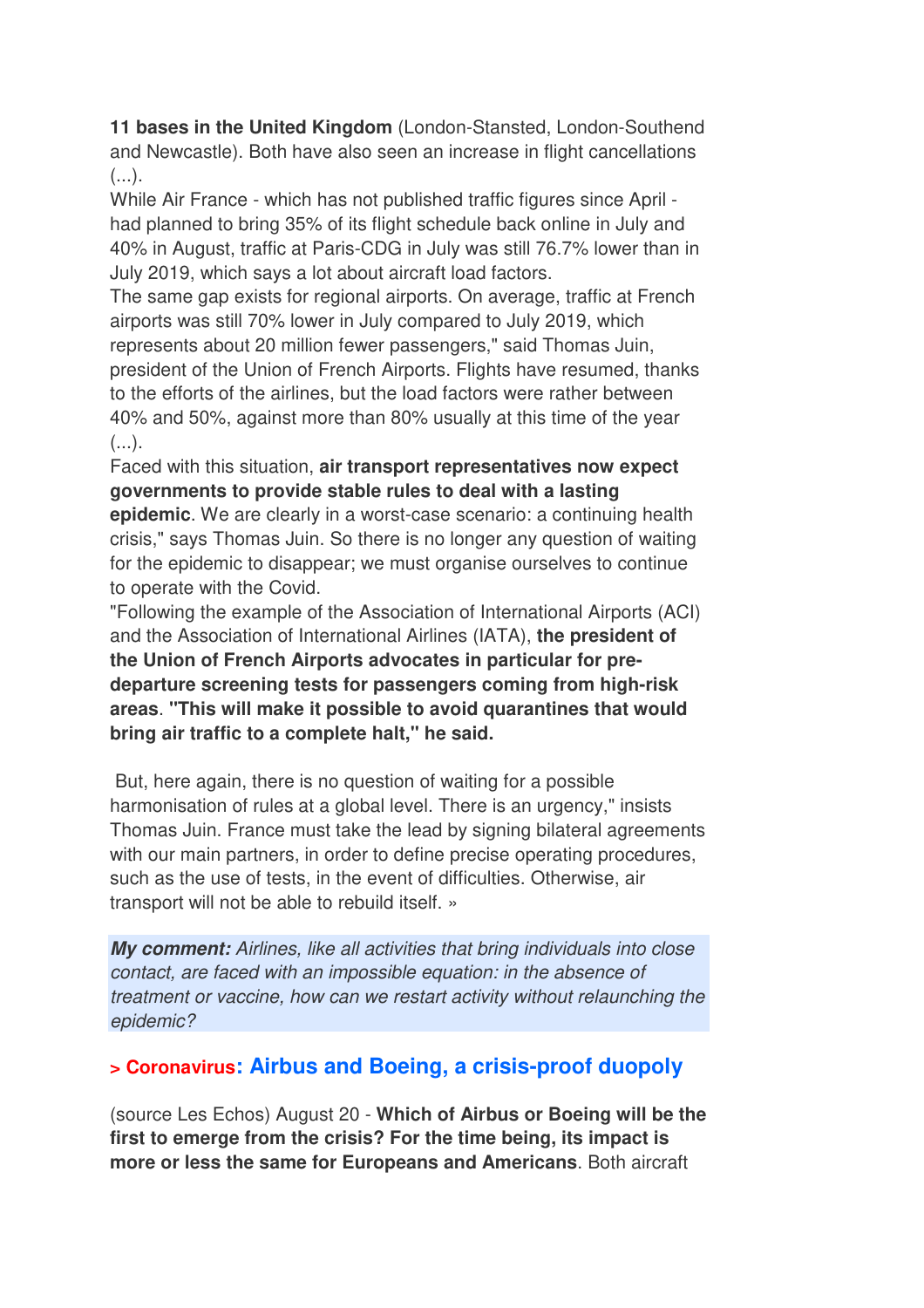manufacturers have seen their sales in commercial aviation halved, with customers with absent subscribers, planes piling up in hangars,

factories idling... Both intend to reduce their workforce by about 10% by the end of the year. And both of them believe it is necessary to reduce production rates by 40% to 50% in order to adapt to a sustained drop in demand for new aircraft until 2023 or 2024.

However, if a sports lottery of civil aviation experts existed, Airbus would probably be the clear favourite. **Airbus has a double advantage in this crisis,**

" says Marwan Lahoud, Chairman of the Management Board of the ACE Management investment fund and former Director of Strategy of the Airbus Group. **By recreating borders, the health crisis penalises international traffic more than domestic traffic, which favours the medium-haul market.** However, Boeing has still not solved the problem of the 737 MAX. They made a mistake by trying to revive it quickly and badly. As a result, they are still not out of this crisis and they will stay behind Airbus for two or three years. **"Boeing is very supported by military orders and therefore has nothing to fear for its survival,** " said Marc Durance, partner at Archery Consulting. But they are at a clear disadvantage compared to Airbus on the medium-haul market. This was already the case before Covid-19. The imbalance between the 737 and the A320 has only increased since then, with numerous cancellations at Boeing and very few at Airbus.

"The only good solution for Boeing would be to accelerate the replacement of the

737.

 But it no longer has the means to launch a new \$15 billion program and the technologies to offer sufficient fuel savings to justify ordering new planes are not yet ready," he says.

Airbus has the right products, says his bossThe

 boss of Airbus, Guillaume Faury, is calm. "We have the right products for a way out of the crisis, with the A321, the A220 and the A350, which offer significant reductions in costs and CO2 emissions," he believes. And to note that "these aircraft are the ones that are still flying the most at the moment. We therefore have the means to emerge from this crisis faster than the others, but only if we make the necessary efforts". As for Boeing (...) the boss of the group, David Calhoun, acknowledges that medium-haul flights "will open the way to a recovery", he says he is convinced that "the **fundamental principles that have underpinned air transport over the last five decades and have enabled air traffic to double over the last two decades remain intact**".

**The first of these fundamentals is the development of the middle class in Asia,** which has been driving air traffic growth for years. The **other, more recent factor is** environmental concerns and **the need to**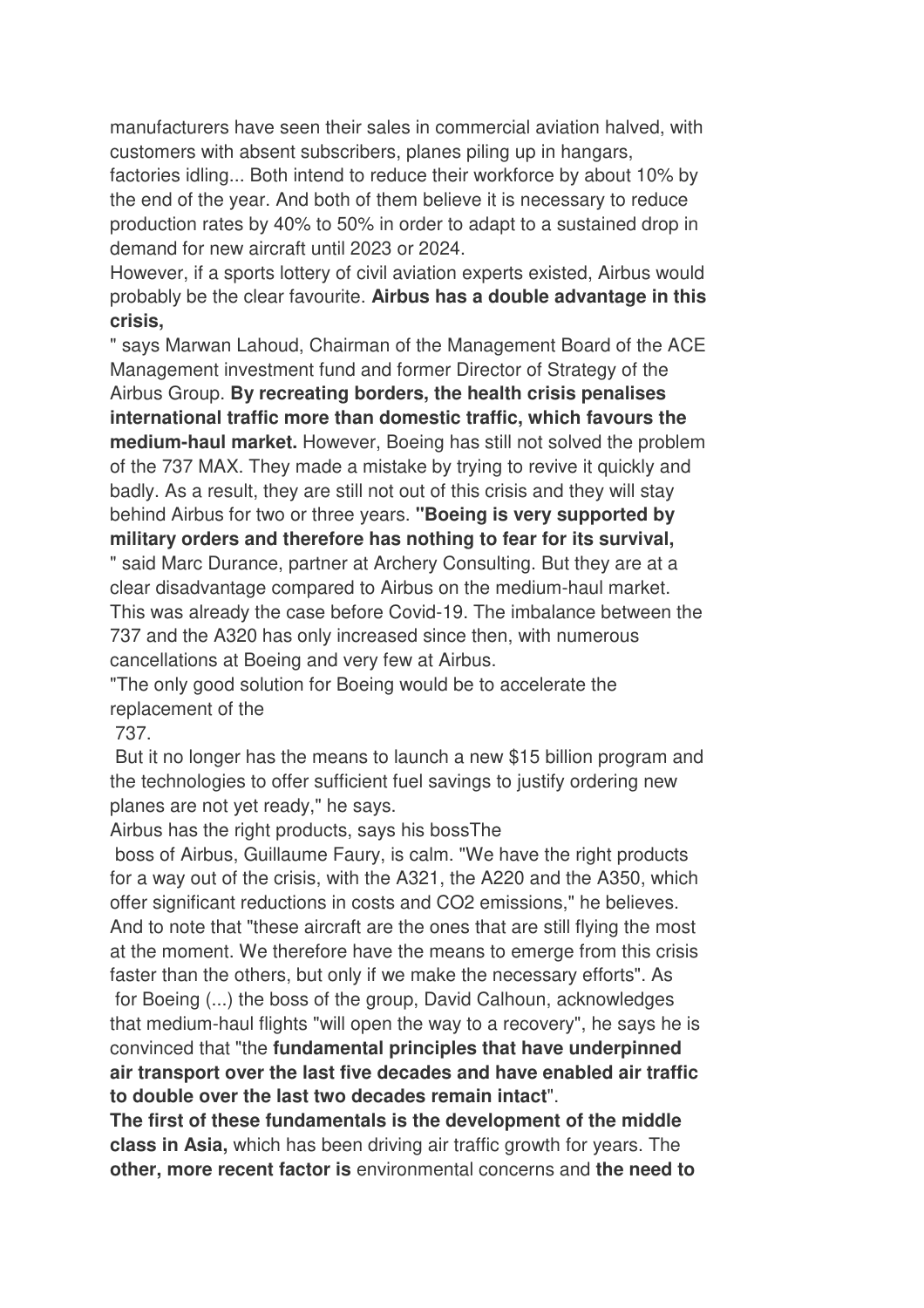### **replace, in the short term, some 2,500 aircraft more than 20 years old, the majority of them Boeing, with** less fuel-intensive and less polluting aircraft.

Even if the crisis delays their replacement, airlines will have an interest in investing in new-generation aircraft, whose fuel consumption is "25% to 40% lower", Boeing points out. However, the **gain is potentially greater for long-haul than medium-haul aircraft. There could therefore be a catch-up effect that would favour the American aircraft manufacturer, which has the most aircraft in service and the widest range of products on offer**.

Moreover, while the 737 MAX crisis had enabled Airbus to increase its market share to 80% on single-aisle aircraft in 2019, the health crisis is preventing it from increasing its advantage. The European aircraft manufacturer, which was aiming for 63 A320s per month in 2021 and up to 67 in 2023, plans to stay at 40 per month until at least 2022. For its part, Boeing is aiming at a production of 31 MAX per month, beginning in 2022. It already has 450 MAX that are just waiting for the lifting of the flight ban to be delivered. A green light could be given as early as next month, although it will probably take longer to get them back into service.

Once the flight ban is lifted, 737 MAX customers will have no choice but to take delivery of the aircraft ordered. Especially if the return to service is on schedule. Not only will Airbus not be able to offer them an alternative within a reasonable period of time, but **switching from a Boeing fleet to an Airbus fleet would be too costly in** terms of training crews and mechanics. **"Monotype companies like Ryanair are captive customers,**" says Marc Durance. As a

 result, **the delivery gap between Airbus and Boeing is likely to narrow in the end, to return to the usual 50/50.** On the basis of the rate reductions already announced, Airbus and Boeing should deliver a little over 500 each by 2022. This would correspond to the 2011 level. And while Airbus will continue to offer more single-aisle aircraft, Boeing will continue to lead the way in long-haul wide-body deliveries, thanks to a wider range (777,787 and 767 vs. A350 and A330) and its nearmonopoly on cargo aircraft. The crisis was then only a parenthesis in a duopoly that had been in place for a long time.

**My comment:** Aircraft manufacturers and airlines are in a similar situation: the crisis is restricting their activity, without it being possible to determine with certainty when this crisis will end.

Will there be a redistribution of the cards in favour of Boeing or Airbus? It seems unlikely. As far as airlines are concerned, there is more competition, especially in Europe. Many companies are in danger of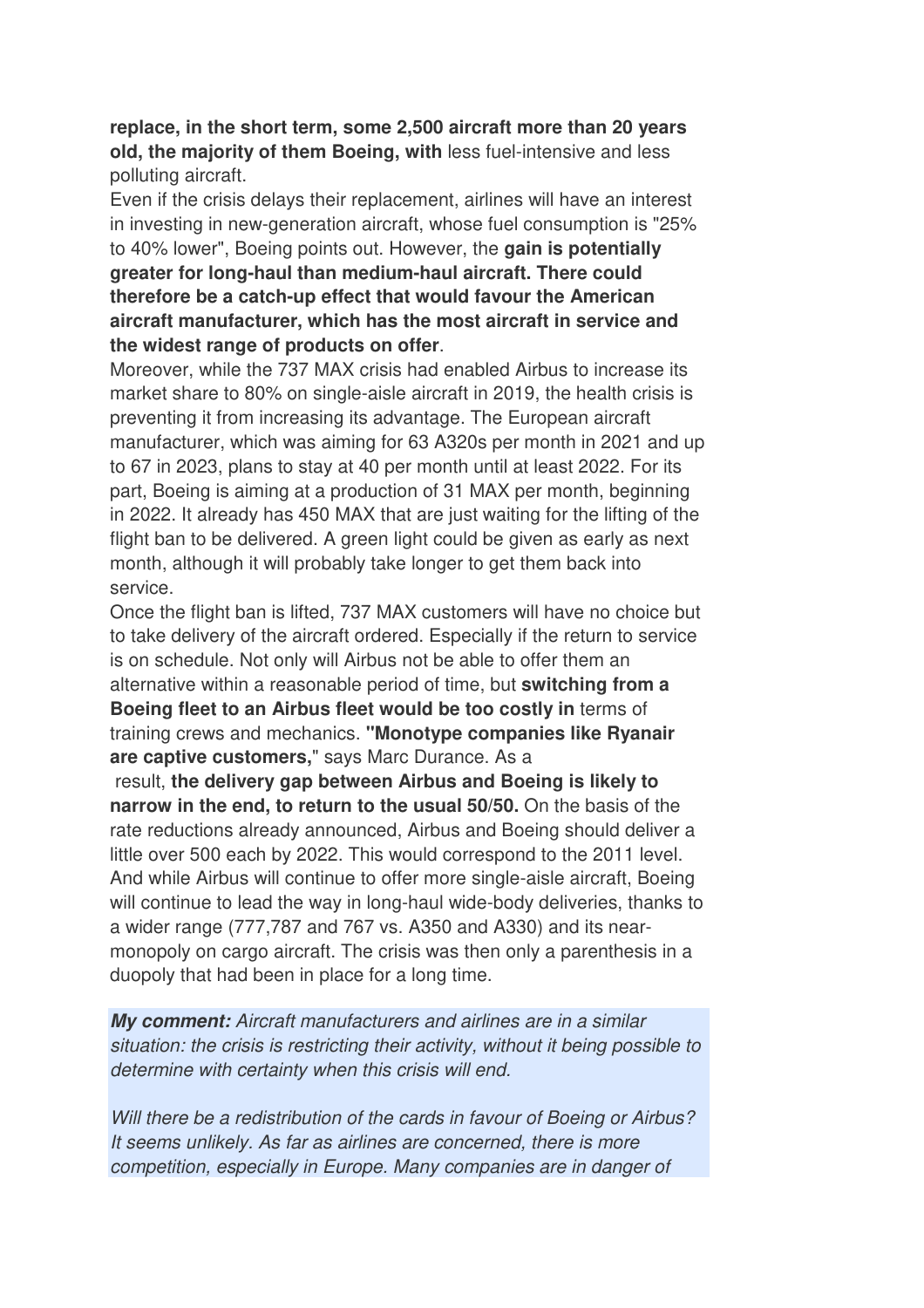#### disappearing.

## **> Canada to conduct Boeing 737 MAX certification flights**

(Reuters source) Aug. 21 - **Canada's transportation regulator told** Reuters Thursday **it plans to conduct certification flights next week of Boeing's 737 MAX,** grounded worldwide since March 2019 following two fatal accidents.

Transport Canada is expected to become the first regulator outside the United States to conduct such tests, after the U.S. Civil Aviation Administration (FAA) completed a major step toward the aircraft's return to service in early summer (...).

### **No certification flights are currently planned by the European Union,** a spokeswoman said.

The Canadian tests will be conducted as part of an "independent review" to determine if the changes to the 737 MAX proposed by Boeing can be validated, Transport Canada said.

## **Stock Exchange Press Review**

## **> Air France-KLM: Bernstein is no longer a buyer**

(source Zonebourse) August 17 - Broker Bernstein is less optimistic about the stock and is readjusting its opinion downwards. Analyst Daniel Roeska is now neutral. The target price is reduced from 6.70 to 4.00 EUR.

## **The Bonus Article**

### **> Short selling: definition and examples**

(source Capital) August 29, 2019 - **Short selling (**DS) **consists of selling securities that one does not yet own, in the hope of buying them back later at a lower price**. Individuals have access to short selling through the Deferred Settlement Service (DSS). Short selling allows investors to benefit from leverage.

#### Short selling: definition

In most cases, investors buy shares by betting on their potential upside. With a short sale, the investor is betting the opposite. He immediately sells a stock he doesn't own in the hope that it will lose value. If he is right, he can buy the stock back for cash (when its price has fallen) and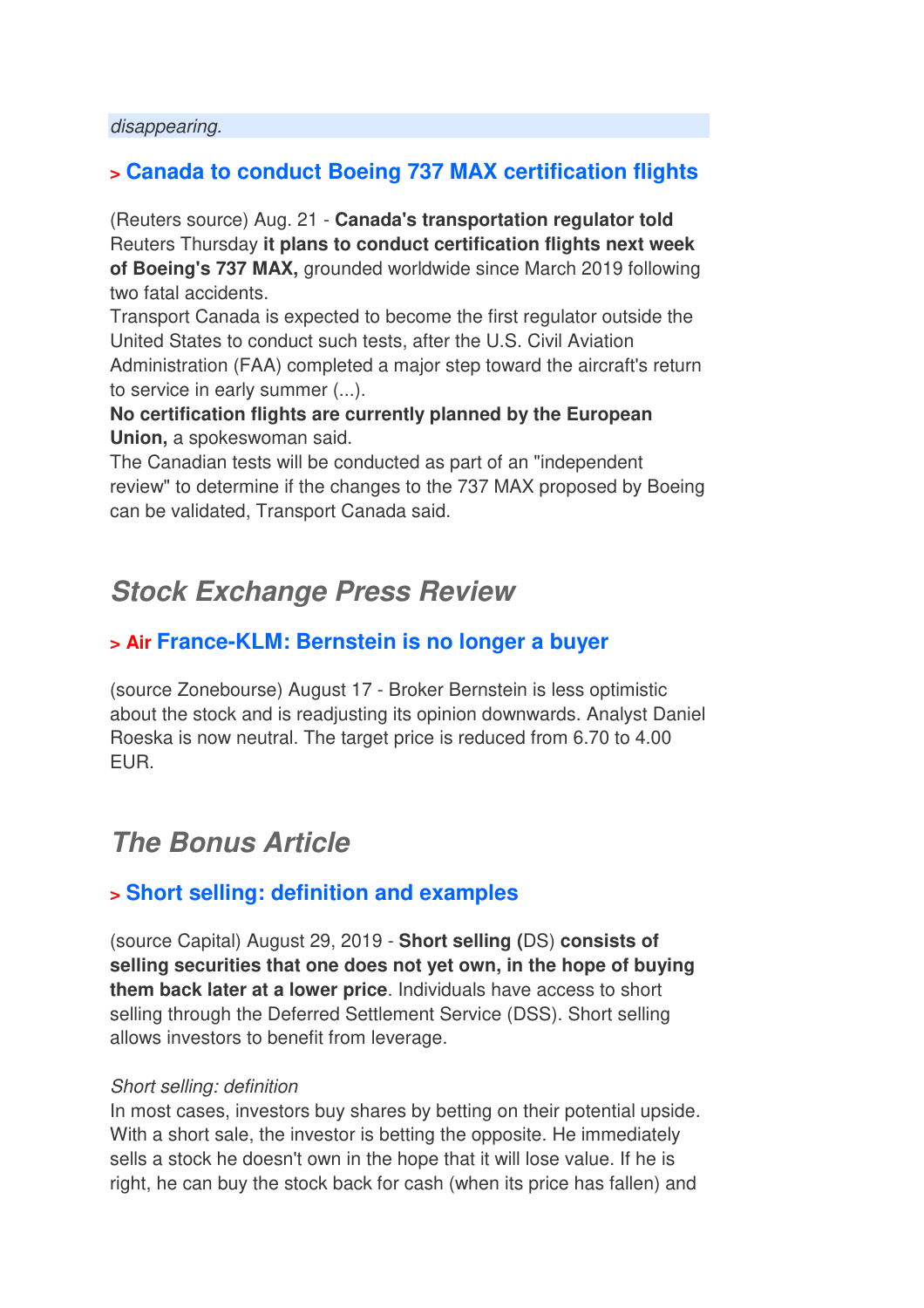pocket the difference.

Short sellers usually use this strategy to speculate or to hedge a position.

### How Short Selling Works

To make a short sale, you must first find a broker who accepts VAD through DRS.

The SRD allows investors to take a short (short) position on a list of eligible securities. They pay only a fraction of their value, which allows leverage. The financial intermediary is responsible for financing the investor's position until the end of the trading month.

Please note: securities listed in Paris may be eligible for either the SRD or the "Long-only" SRD. **The SRD** is only possible in the first case and **only concerns securities with a market capitalization of at least the equivalent of 1 billion euros**. Long-only" shares cannot therefore be subject to a VAD.

### **In practice, short selling involves reporting a VAD to a broker who will only deliver the securities on the last day of the trading month**.

The date of this term is slightly different from that of the calendar month since it occurs 5 days before the end of the calendar month (e.g. 27 August for the month of August). At this stock market deadline, the investor must choose between paying for his securities or extending his credit for an additional month, subject to a fee (deferral).

### **Since the investor does not own the securities he sells, they are loaned to him by a financial intermediary in exchange for a commission.** The commission runs for the duration of the loan (end of the trading month).

On liquidation, if the shares have actually lost value, the investor takes advantage of this price drop to buy back the previously sold securities at a lower price and close his position with the broker.

Example: a stock market trader estimates that the value of the shares of pharmaceutical company X will fall, because the marketing authorisation of an innovative molecule is delayed. The share of this company is quoted at 20 euros, but the investor thinks it will fall to 16 euros. To bet on this fall, he carries out a VAD: he immediately sells at 20 euros a share that he hopes to buy back cheaper. If this scenario occurs and the stock loses, for example, 4 euros, he then buys back the stock at 16 euros to settle his VAD. The gain is then 4 euros per share (20 - 16 euros = 4 euros), minus the cost of the stock loan.

Namely: prohibited in the context of a PEA, short selling is only possible through an ordinary securities account.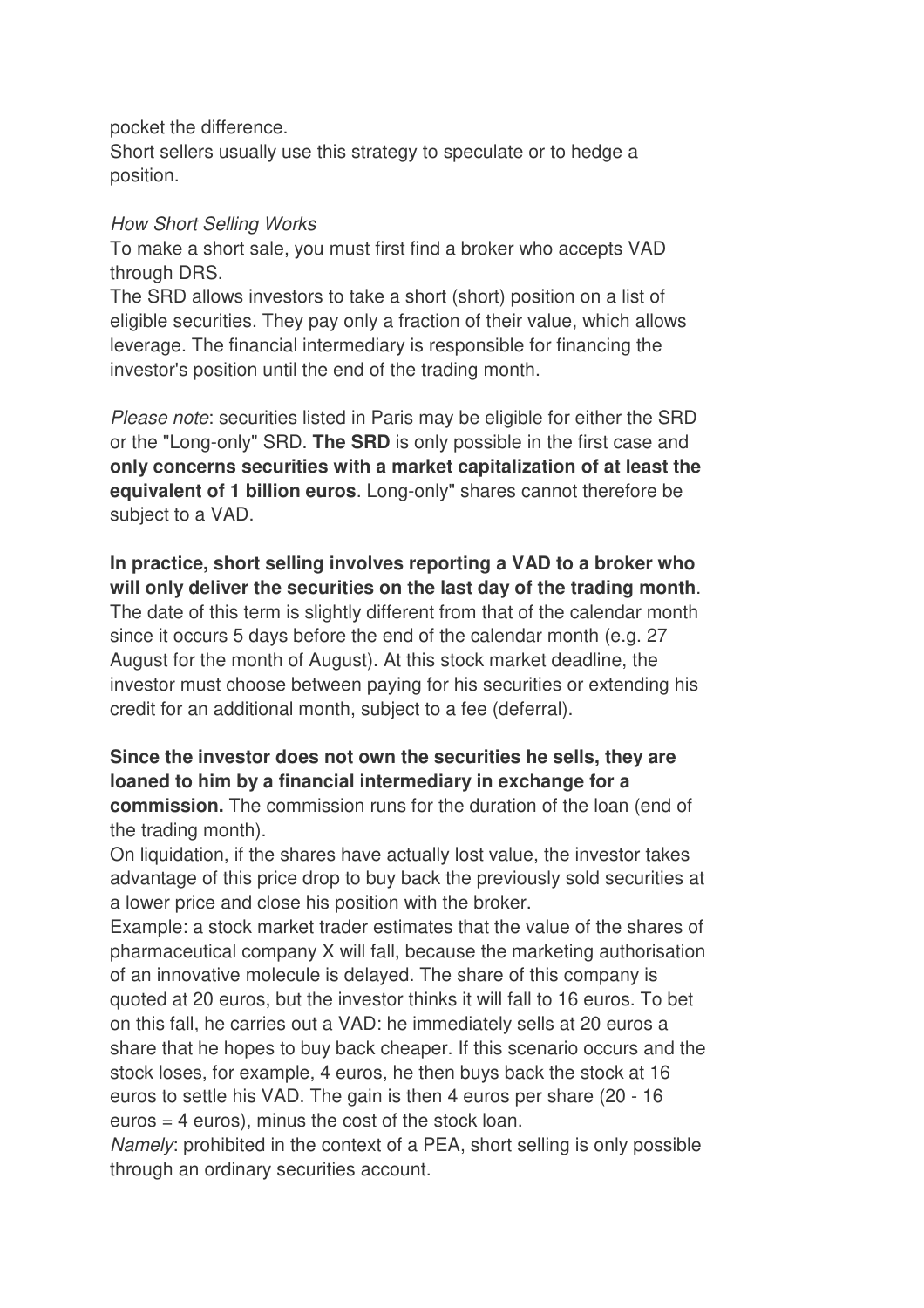### Advantages and drawbacksThe

advantage of the DSV is that it provides leverage, since it is sufficient to own a portion of the amount to be settled on liquidation in order to position oneself.

In addition, it allows an investor to "work" shares that he does not have in his portfolio.

In the event of erroneous anticipation, i.e. if the price of the security rises instead of falling, the investor may find himself in a difficult situation: he is then forced to buy back the securities due at the time of liquidation. The difference between the initial position and the final position results in a debit.

The investor can request the extension of his position from one month to the next, subject to the agreement of his broker, but the result will be the same if the stock goes up rather than down.

**My comment:** Short selling is a mechanism that allows investors to bet on the fall in the share price.

At the beginning of the Covid-19 crisis, this mechanism was frozen on the Paris stock exchange for a few weeks (from March to May 2020) in order to avoid an acceleration of the fall in share prices.

When short selling became possible again at the beginning of June, the Air France-KLM share was particularly hectic. In a few days, it rose from 3.8 euros to 6 euros before falling back to 4.1 euros.

It is interesting to note that if a company's capitalization is less than one billion euros, it is no longer possible to make short sales.

Air France-KLM's capitalisation fell below the EUR 1 billion threshold only once: it was during the crisis of 2011-2012, between 1 and 19 June 2012 (the number of Air France-KLM shares was 300,219,278, the price corresponding to a capitalisation of EUR 1 billion was EUR 3.33). 3.33. Some experts believe that this provision then halted the decline in the Air France-KLM share price.

Today, the number of Air France-KLM shares is 428,634,035 . The floor price corresponding to a capitalization of one billion euros is therefore 2.33 euros.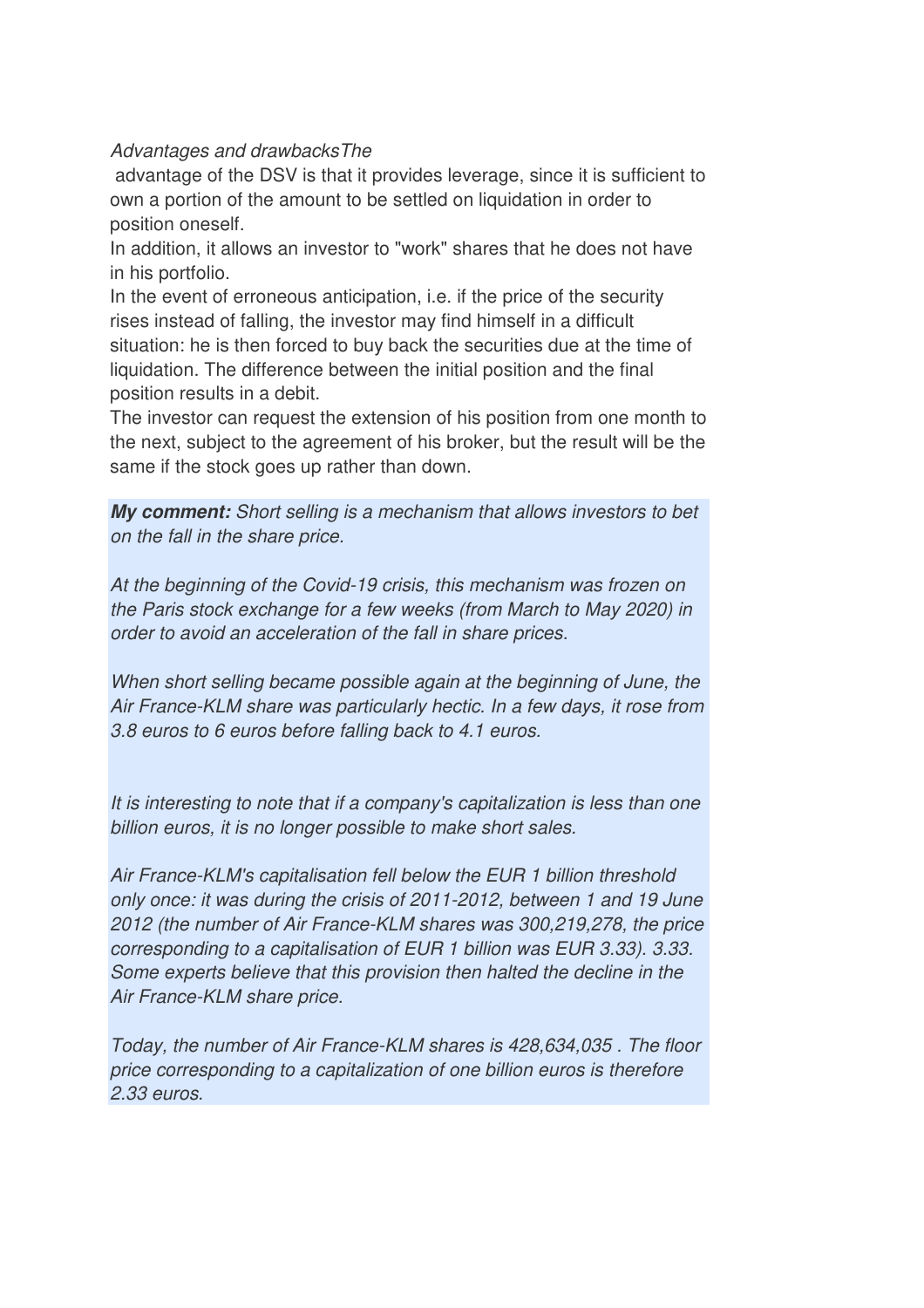## **End of press review**

### **> My comment on the evolution of the Air France-KLM share price**

**The Air France-KLM share was at 3.803 euros at** the close of trading on Monday 24 August. **It is up +3.34%** over one week.

Before the coronavirus epidemic, the Air France-KLM share price was 9.93 euros.

**The average (the consensus) of analysts for the AF-KLM share is 3.24 euros**. The highest target price is 5 euros, the lowest is 1 euro. You can find on my blog the details of the analysts' consensus. I no longer take into account the opinions of analysts prior to the start of the health crisis.

**The barrel of Brent oil** (North Sea) **is stable at \$45.** For the past two months, it has varied very little. When the coronavirus outbreak started, it was \$69.

### **This indicative information in no way constitutes an invitation to sell or a solicitation to buy Air France-KLM shares.**

You can react to this press review or provide me with any information or thoughts that will help me better carry out my duties as a director of the Air France-KLM Group.

## **You can ask me, by return, any question relating to the Air France-KLM group or employee shareholding...**

I'll see you soon.

To find the latest press reviews of Monday, it's here

### **If you like this press review, pass it around.**

New readers will be able to receive it by giving me the email address of their choice.

# **| François Robardet**

### **Director Air France-KLM representing employee**